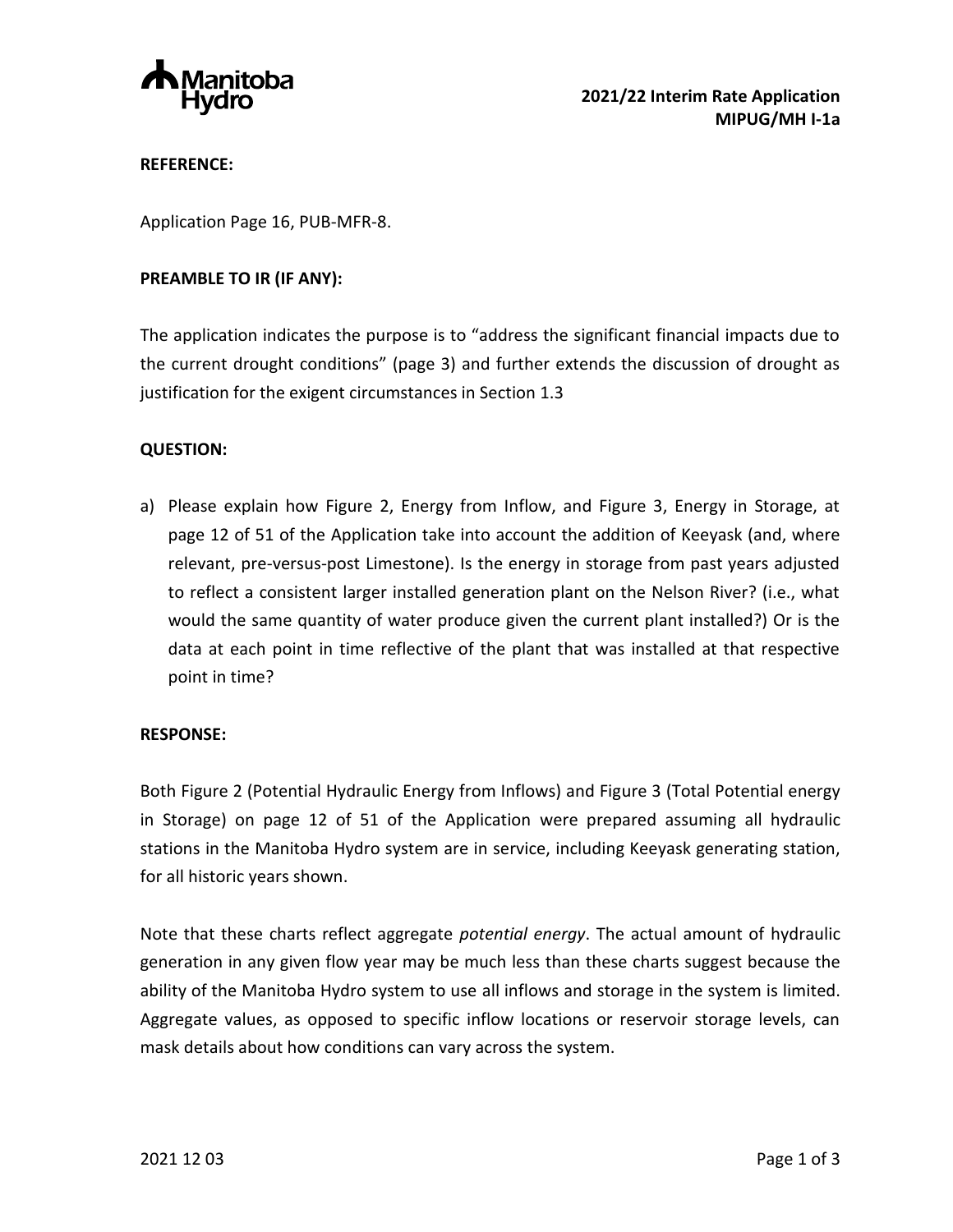

# **2021/22 Interim Rate Application MIPUG/MH I-1a**

The contrast of water conditions across the system has been very significant in the 2020- 2021 period, where inflows on the Churchill River basin were well above average to near record high leading up to and during this period while southern portions of the system experienced drought conditions. Manitoba Hydro has been maximizing the Churchill River Diversion flows through this entire period, however a lot of water had to be spilled down the lower Churchill River and therefore not used for hydroelectric generation. For the period of April to early November 2021, over 4 Terrawatt-hours (TWh) of potential energy has been spilled. This amounts to about 15% of the projected total hydraulic generation for 2021/22 (26.4 TWh, reference Figure 10 of the Application).

Figure 1 below illustrates the potential energy from inflows for the Churchill River basin. This data forms part of the aggregate which is provided in Figure 2 of the Application. Figure 2 below illustrates the potential energy from inflows for the Winnipeg River basin which has experienced below average to record low inflows since early 2020.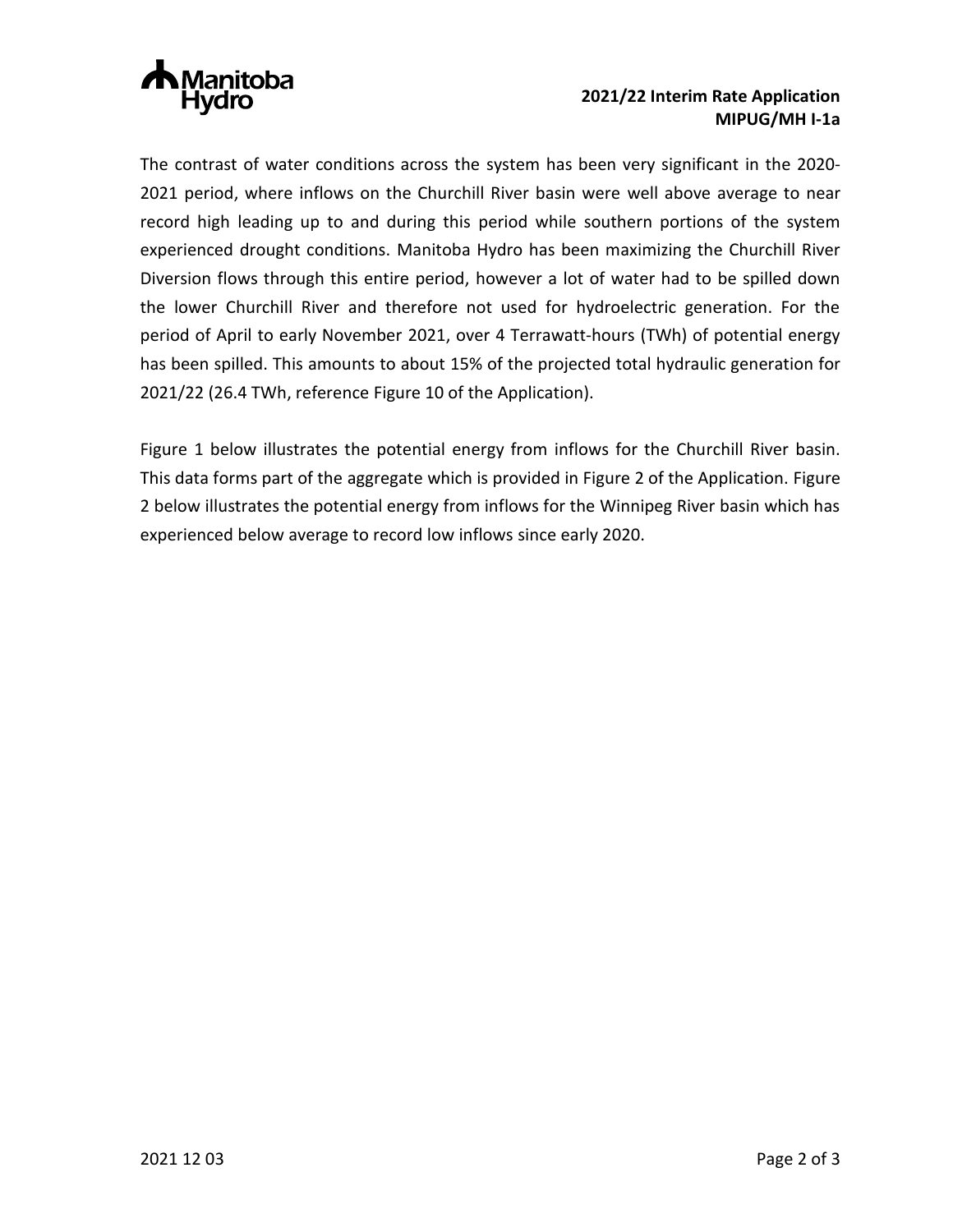



# Figure 1. Potential Hydraulic Energy from Inflows – Churchill River Basin

Figure 2. Potential Hydraulic Energy from Inflows – Winnipeg River Basin

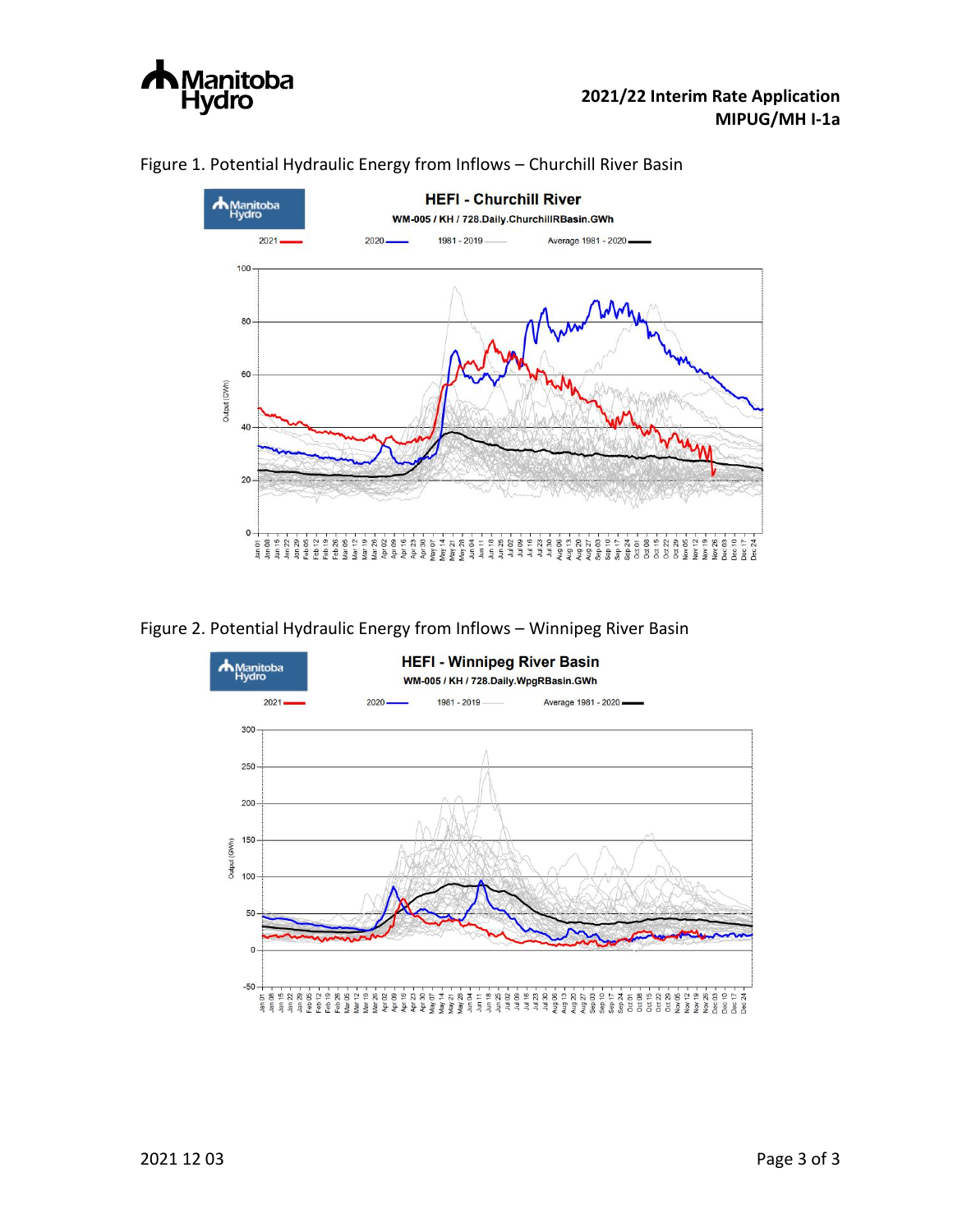

## **REFERENCE:**

Application Page 16, PUB-MFR-8.

### **PREAMBLE TO IR (IF ANY):**

The application indicates the purpose is to "address the significant financial impacts due to the current drought conditions" (page 3) and further extends the discussion of drought as justification for the exigent circumstances in Section 1.3

# **QUESTION:**

- b) Please confirm the following estimates of the "cost" of a 5-year drought from past Manitoba Hydro filings – if not accurately recorded, please provide the correct value;
	- i. IFF07-1 \$2.825 billion (page 17) (2007)
	- ii. IFF15- \$1.857 billion (page 27) (2015)
	- iii. Current estimate \$1.3 billion (PUB MFR-8)
- c) Please confirm that as of the 2003/04 drought, Hydro estimated the cost of a 5-year drought at \$2.2 billion, while the Corporation had \$1.135 billion in retained earnings (March 31, 2003), as reported by the PUB at Order 143/04 page 14. If Hydro does not agree with these values recorded by the PUB, please provide any needed corrections with explanation.

#### **RESPONSE:**

- b)
- i. Not confirmed. Including financing, the cost of a 5-year (2009/10 to 2013/14) in IFF07- 1 (page 20) was \$2.131 billion. The \$2.825 billion number quoted is the impact of the 5-year drought (2009/10 to 2013/14) by 2017/18 due to the continued impact of the additional financing costs.
- ii. Confirmed.
- iii. Manitoba Hydro confirms that the current estimate of the reduction in net extraprovincial revenue from a 5-year drought is \$1.3 billion. However, as noted in the response to PUB MFR 8, this estimate does not include financing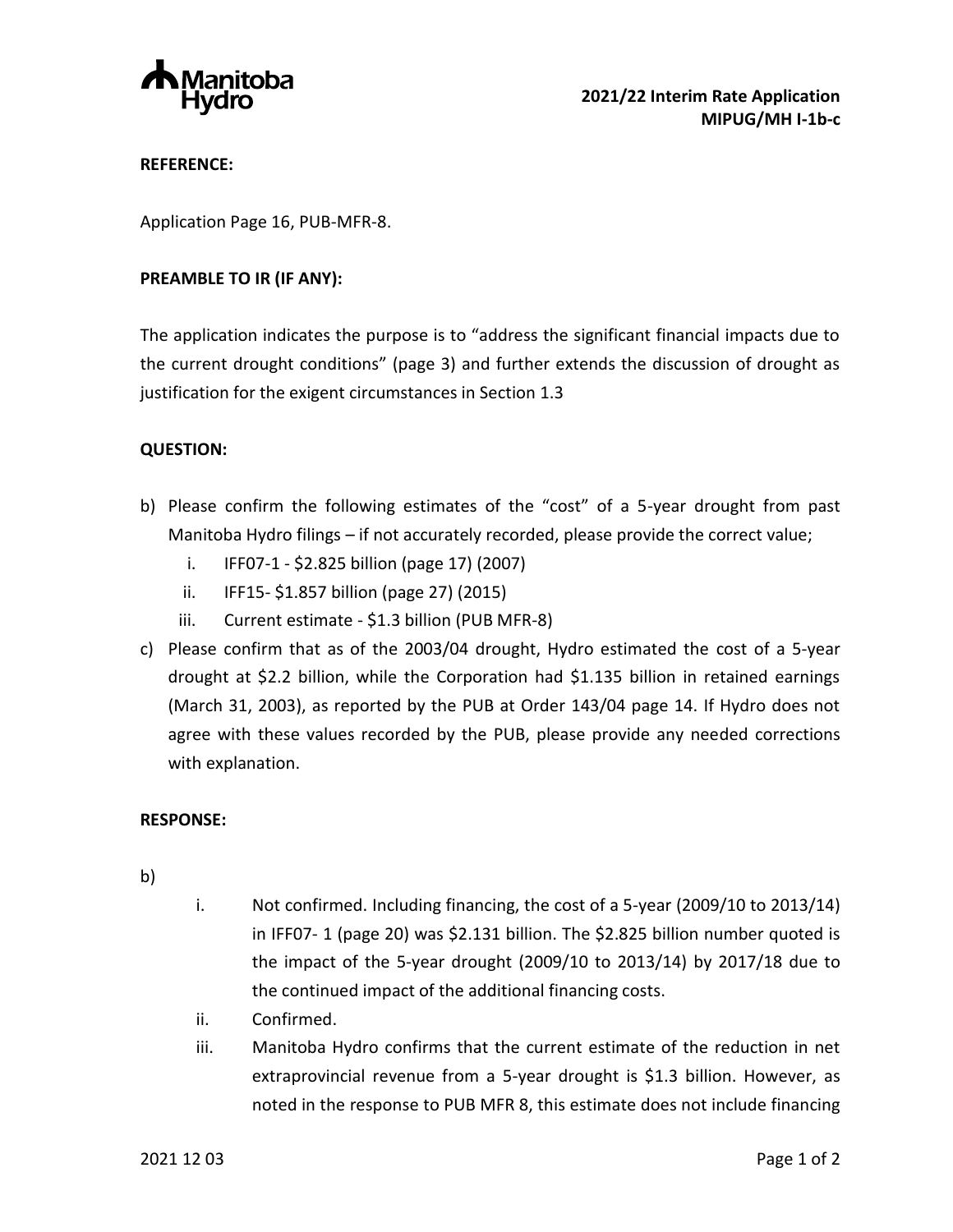

costs, and as such are not directly comparable to the figure corrected in part i. or the figure confirmed in part ii.

c) In IFF03-1, the cost of a 5-year drought was estimated at \$1.1 billion. This estimate excluded financing costs and the details were provided in the response to PUB/MH I-63a from the 2004 General Rate Application. The \$2.2 billion drought cost reported by the PUB at Order 143/04 page 14 was explained at pages 107 and 108 of the transcript. This cost estimate was not based on a quantitative analysis but rather based on a set of judgements on the coincidence of a number of factors to give a sense of how high the drought cost could be under a set of adverse circumstances. The factors included: higher natural gas prices, higher market prices for energy, the possibility of adverse weather conditions and adverse exchange rates, and a proxy for the cost of financing. It is confirmed that the retained earnings for the electric segment at March 31, 2003 was \$1.135 billion.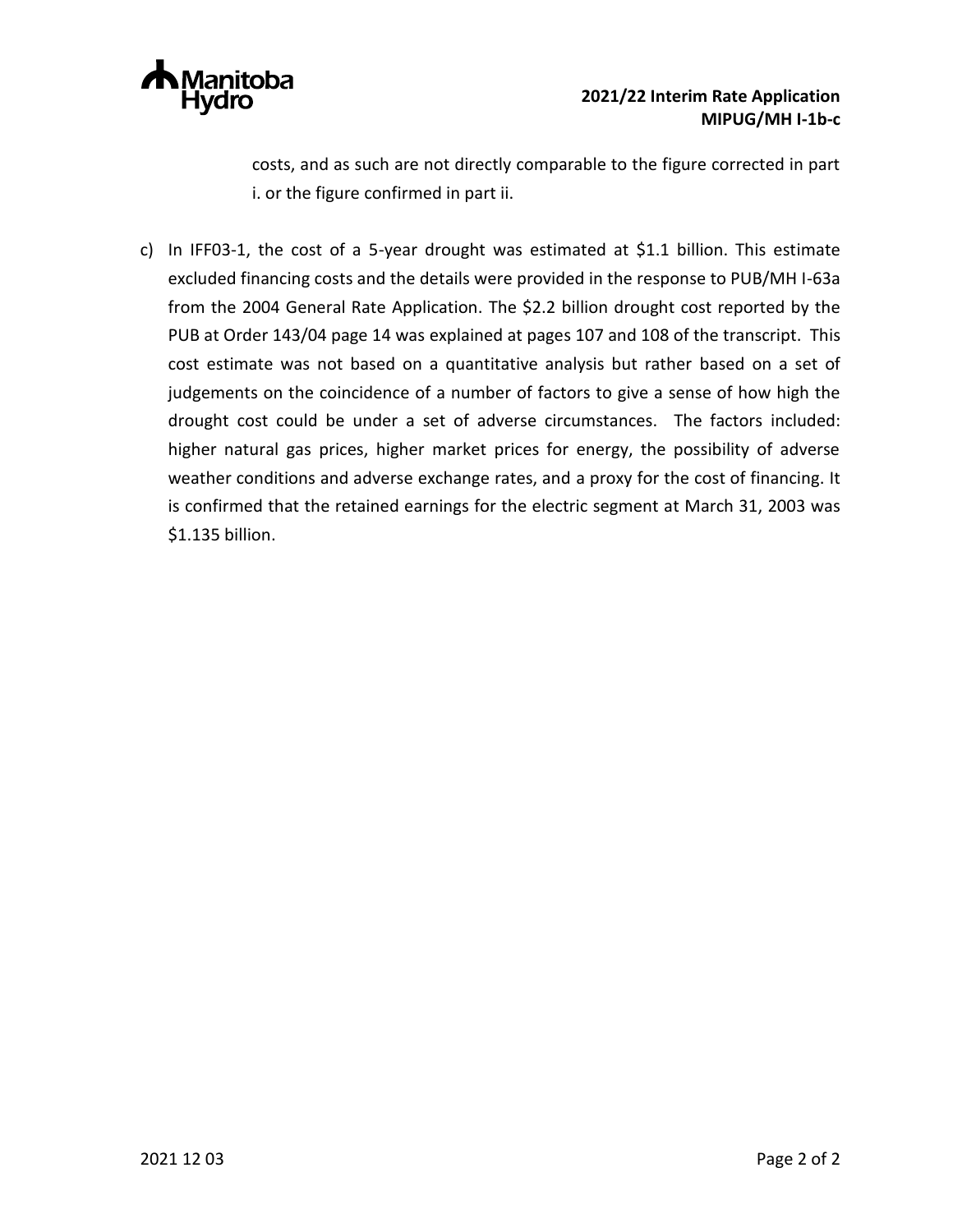

## **REFERENCE:**

Figure 21 – Annual Customer Class Differentiation [PDF p.43] Figure 22 – Proposed Increase and Annualized Revenues by Class [PDF p.44]

## **PREAMBLE TO IR (IF ANY):**

Using PCOSS21 as the basis for determining differentiated annual rate increases, Manitoba Hydro specifies one-time and annual seven-year adjustments in Figure 21 [PDF p.43] needed to bring the Revenue Cost Coverage (RCC) for all customer rate classes within the Zone of Reasonableness (ZOR) ranging from 95% to 105%.

Figure 22 [PDF p.44) outlines the proposed rate increases for each customer rate class sought by Manitoba Hydro in its 2021/22 Interim Rate Application when considering the adjustments specified in Figure 21.

### **QUESTION:**

- a) Please provide Figure 21 Annual Customer Class Differentiation [PDF p.43] updated to reflect the one-time adjustment necessary to immediately bring all customer class RCCs to 100%.
- b) Please provide Figure 21 Annual Customer Class Differentiation [PDF p.43] updated to reflect the annual adjustment over seven years necessary to immediately bring all customer class RCCs to 100%.
- c) Please provide Figure 22 updated to reflect the adjustments identified in b) and c) above.
- d) Please provide Figure 21 Annual Customer Class Differentiation [PDF p.43] updated to reflect the one-time adjustment needed to bring customer rate classes with RRC greater than 105% to the upper limit of the ZOR (105%) with the resulting shortfall recovered exclusively from customer rate classes with RCC below 100%.
- e) Please provide Figure 21 Annual Customer Class Differentiation [PDF p.43] updated to reflect the annual adjustment over seven years needed to bring customer rate classes with RRC greater than 105% to the upper limit of the ZOR (105%) with the resulting shortfall recovered exclusively from customer rate classes with RCC below 100%.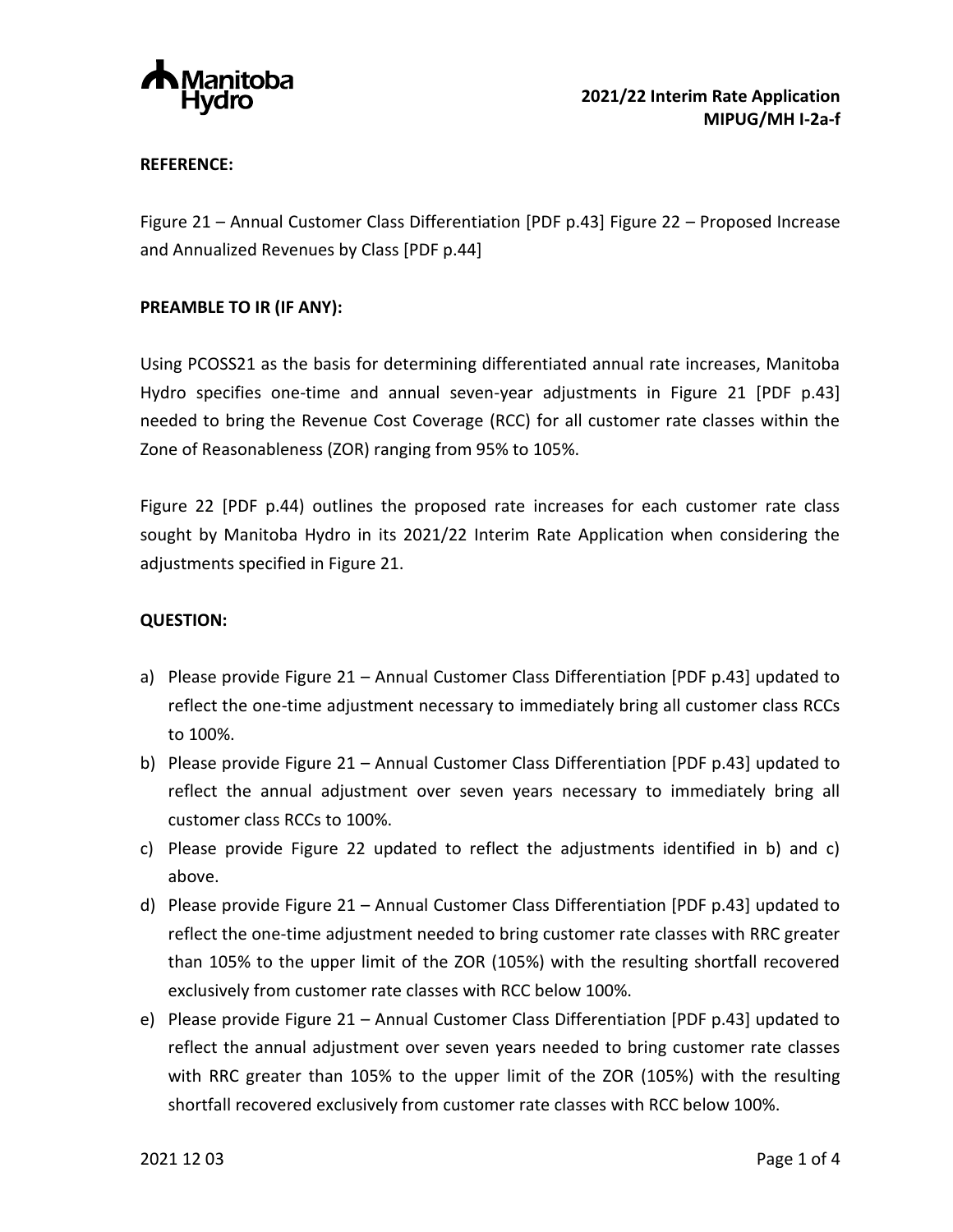

f) Please provide Figure 22 updated to reflect the adjustments identified in e) and f) above.

### **RESPONSE:**

Response to a) and b):

The following figure identifies the rate adjustment required immediately and over a seven-year timeframe to bring all customer class RCCs to 100%.

|                       |            | One-time           | Annual                   |            |
|-----------------------|------------|--------------------|--------------------------|------------|
|                       |            | Adjustment         | <b>Differentiation</b>   |            |
|                       |            | <b>Required to</b> | <b>Required to bring</b> |            |
|                       |            | bring RCC to       | <b>RCC to Unity over</b> |            |
|                       | PCOSS21    | <b>Unity</b>       | 7 years                  |            |
| <b>Customer Class</b> | <b>RCC</b> | a)                 | b)                       | <b>RCC</b> |
| Residential           | 96.2%      | 3.9%               | 0.5%                     | 100.0%     |
| <b>GSS ND</b>         | 113.8%     | $-12.1%$           | $-1.8%$                  | 100.0%     |
| GSS D                 | 104.0%     | $-3.8%$            | $-0.6%$                  | 100.0%     |
| <b>GSM</b>            | 99.3%      | 0.7%               | 0.1%                     | 100.0%     |
| GSL 0-30              | 95.6%      | 4.7%               | 0.7%                     | 100.0%     |
| GSL 30-100            | 103.7%     | $-3.6%$            | $-0.5%$                  | 100.0%     |
| GSL > 100             | 101.2%     | $-1.2%$            | $-0.2%$                  | 100.0%     |
| Area & Roadway        |            |                    |                          |            |
| Lighting              | 123.3%     | $-18.9%$           | $-2.9%$                  | 100.0%     |

c) The following figure identifies the average rate increase or decrease, and resulting additional revenue required to implement an average increase of 5.0% and bring all customer class RCCs to 100%. The rate changes have not been adjusted to maintain rate harmonization between the GSS and GSM classes.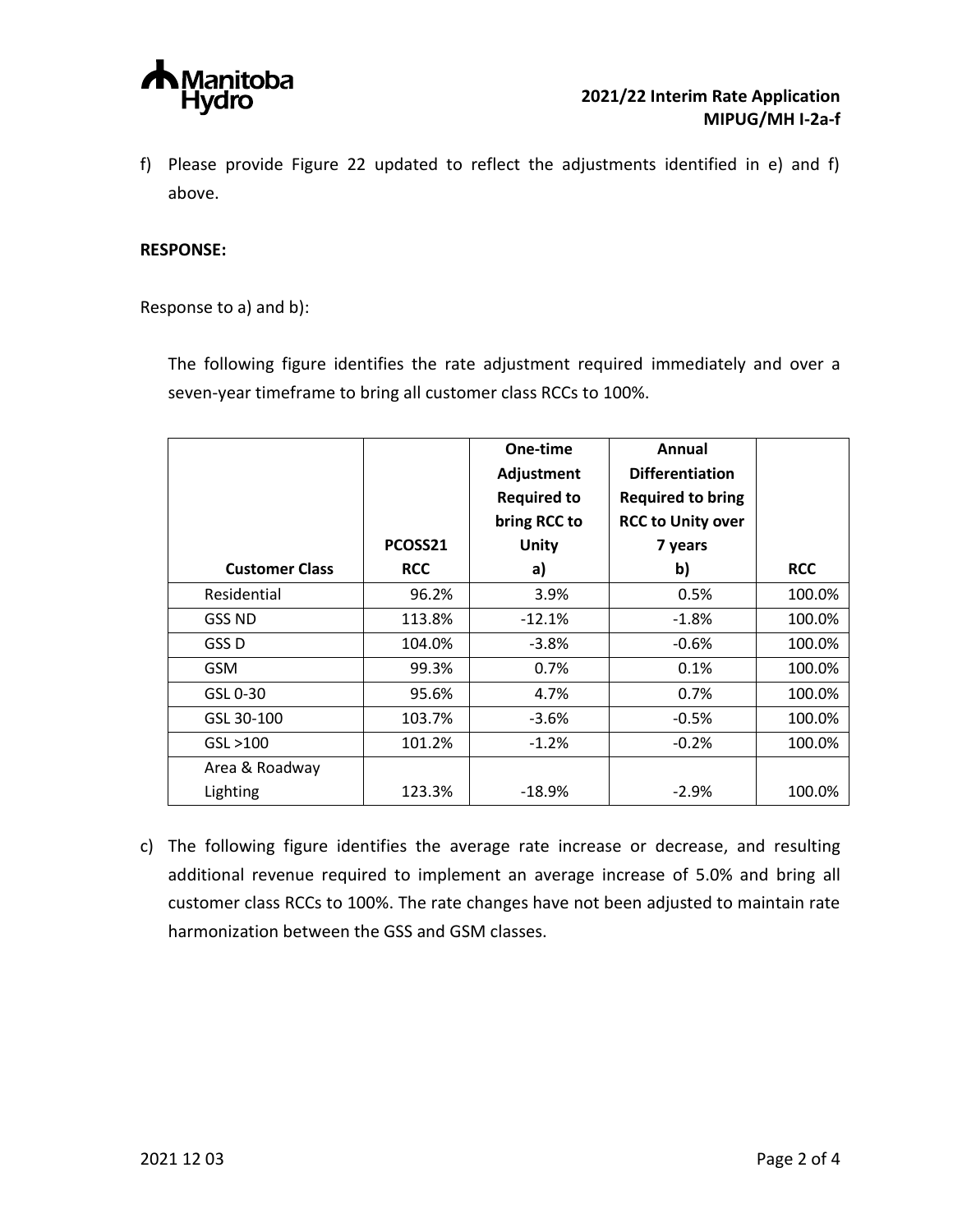

|                         | Rate change<br>required to bring<br><b>RCC to Unity</b> | Annualized<br><b>Additional</b><br>Revenue<br>(millions) | Rate change<br>required to<br>bring RCC to<br>Unity over 7<br>years | Annualized<br><b>Additional</b><br>Revenue<br>(millions) |
|-------------------------|---------------------------------------------------------|----------------------------------------------------------|---------------------------------------------------------------------|----------------------------------------------------------|
| <b>Customer Class</b>   | a)                                                      | a)                                                       | b)                                                                  | b)                                                       |
| Residential             | 9.1%                                                    | \$70.9                                                   | 5.6%                                                                | \$43.5                                                   |
| <b>GSS ND</b>           | $-7.7%$                                                 | (512.6)                                                  | 3.1%                                                                | \$5.1                                                    |
| GSS D                   | 1.0%                                                    | \$1.9                                                    | 4.4%                                                                | \$8.2                                                    |
| <b>GSM</b>              | 5.8%                                                    | \$12.4                                                   | 5.1%                                                                | \$11.0                                                   |
| GSL 0-30                | 9.9%                                                    | \$11.5                                                   | 5.7%                                                                | \$6.6                                                    |
| GSL 30-100              | 1.3%                                                    | \$1.3                                                    | 4.5%                                                                | \$4.3                                                    |
| GSL > 100               | 3.8%                                                    | \$6.5                                                    | 4.9%                                                                | \$8.3                                                    |
| Area & Roadway Lighting | $-14.8%$                                                | (54.1)                                                   | 1.9%                                                                | \$0.5                                                    |

Response to d) and e):

The following figure identifies the rate adjustment required immediately and over a seven year time-frame to bring the RCC of the GSSND and AR&L classes to the upper limit of the ZOR (105%), with the resulting shortfall recovered exclusively from the Residential, GSM and GSL 0-30 kV classes.

|                         |            | One-time             | Annual                    |            |
|-------------------------|------------|----------------------|---------------------------|------------|
|                         |            | Adjustment           | <b>Differentiation</b>    |            |
|                         |            | required to bring    | required to bring         |            |
|                         |            | <b>GSSND and ARL</b> | <b>GSSND and ARL into</b> |            |
|                         | PCOSS21    | into ZOR             | ZOR over 7 years          |            |
| <b>Customer Class</b>   | <b>RCC</b> | d)                   | e)                        | <b>RCC</b> |
| Residential             | 96.2%      | 1.5%                 | 0.2%                      | 97.7%      |
| GSS ND                  | 113.8%     | $-7.7\%$             | $-1.1%$                   | 105.0%     |
| GSS D                   | 104.0%     | 0.0%                 | $-0.0\%$                  | 104.0%     |
| <b>GSM</b>              | 99.3%      | 1.5%                 | 0.2%                      | 100.8%     |
| GSL 0-30                | 95.6%      | 1.5%                 | 0.2%                      | 97.0%      |
| GSL 30-100              | 103.7%     | 0.0%                 | $-0.0\%$                  | 103.7%     |
| GSL > 100               | 101.2%     | 0.0%                 | $-0.0\%$                  | 101.2%     |
| Area & Roadway Lighting | 123.3%     | $-14.8%$             | $-2.3%$                   | 105.0%     |